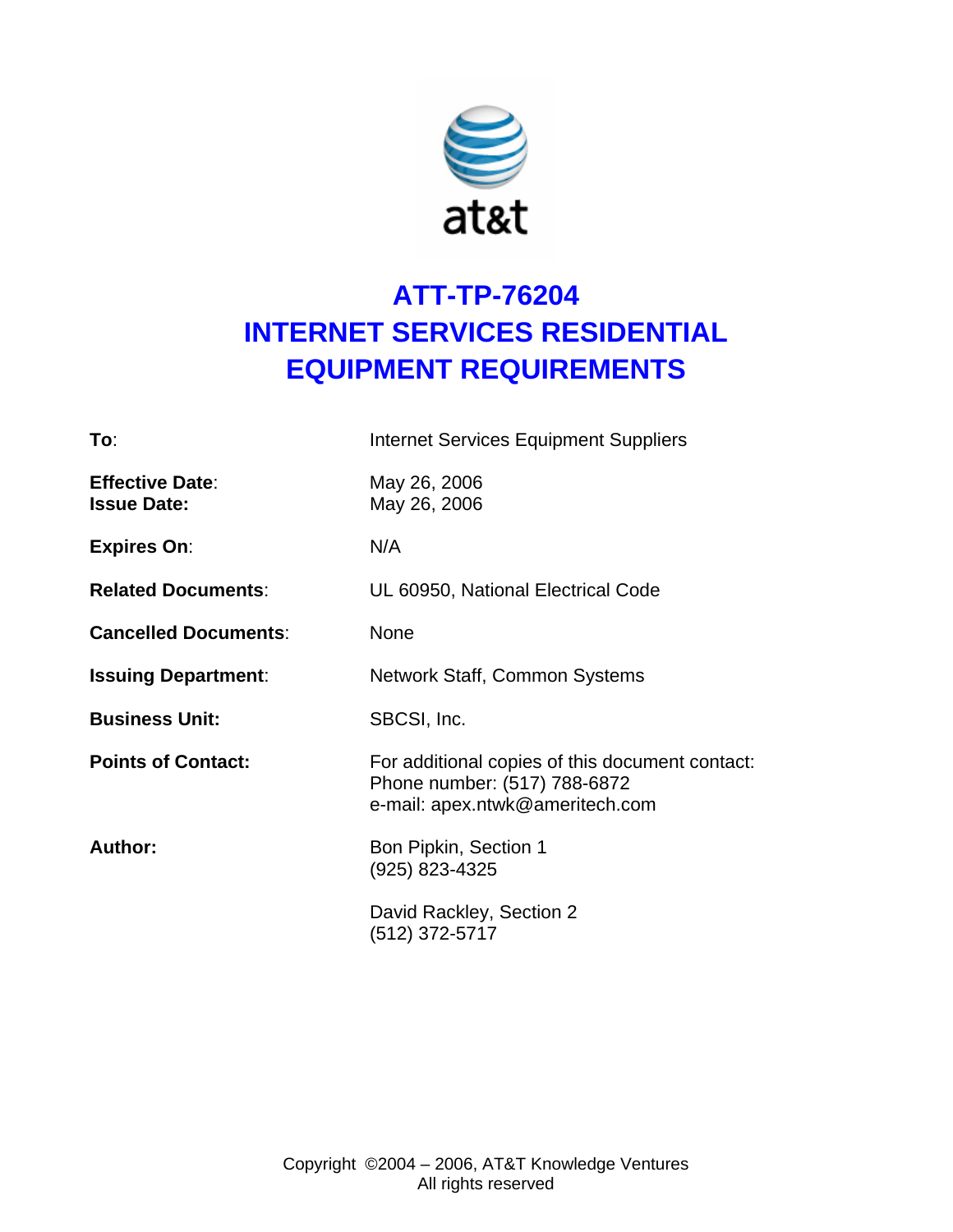## **1 GENERAL**

#### **1.1** *Requirements and Objectives*

This section provides the requirements and objectives for the minimum safety and testing requirements for equipment placed at customer's residence.

## **1.2** *Purpose*

The purpose of this section is to provide product suppliers with a reference of equipment requirements.

## **1.3** *Scope*

This section applies to information equipment intended for deployed at customer's residence.

#### **1.4** *Definitions*

- A. Requirements are those product features that **must** be provided by the equipment manufacturer. The words "shall" and "must" are used throughout this section to identify requirements.
- B. Objectives are product features that are **desired** for the long term use or application. The word "should" is used throughout this section to identify objectives.

#### **1.5** *ATT- TP-76200 Internet Web Site*

Copies of this document and general information about AT&T's equipment standards may be found at https://ebiznet.sbc.com/sbcnebs/.

#### **1.6** *Product Evaluation Process*

Documentation of conformance to requirements must be submitted to SBC for evaluation and verification. Forward documents to:

John Tablerion 15248 S. Ravinia Orland Park Ill. 60462 Office: 708-403-4450 Fax: 708-460-4457 Email: jt3216@sbc.com